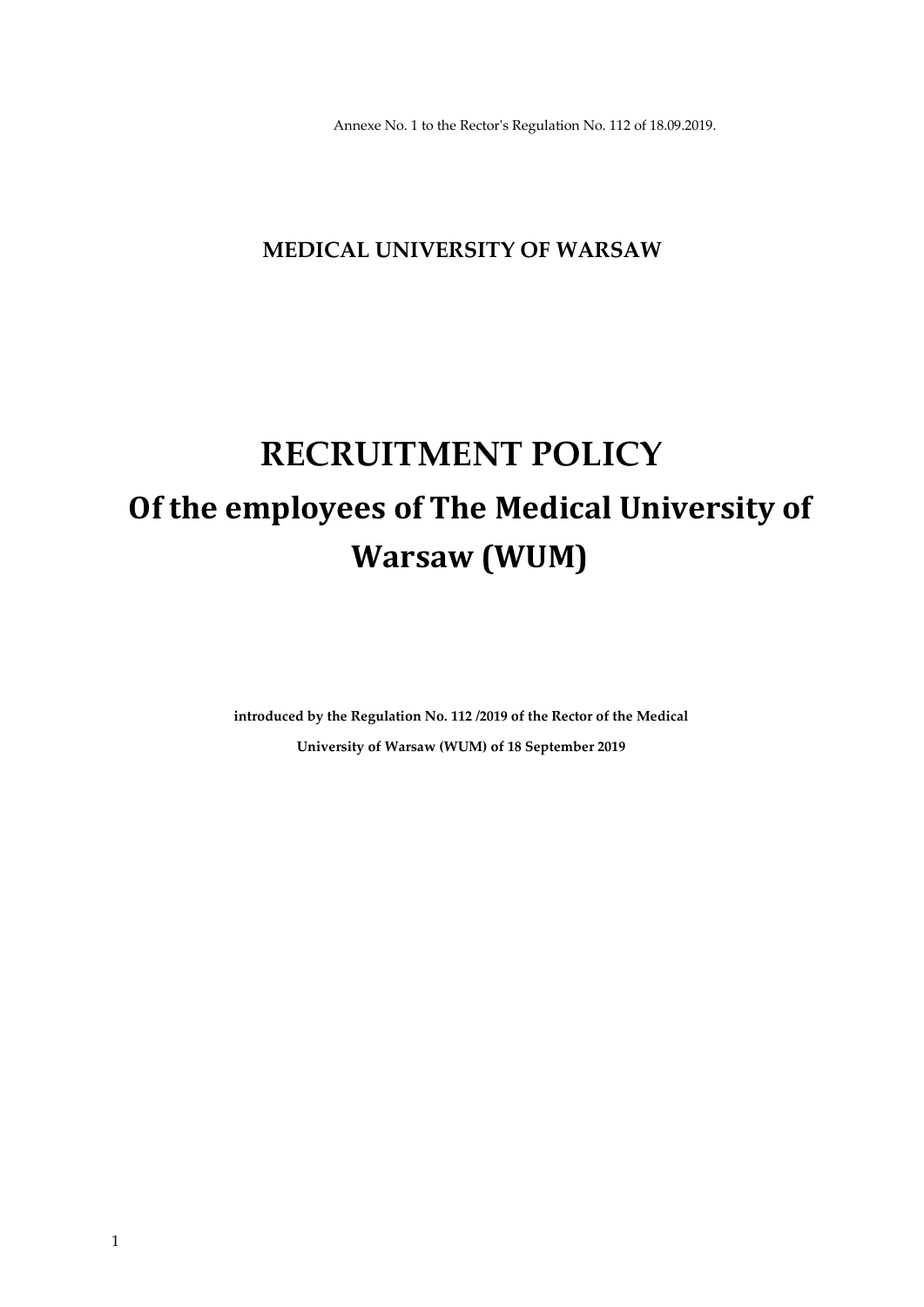## **CONTENTS**

| INTRODUCTORY PROVISIONS FROM THE CONSTRUCTION OF A SUBSECT OF A SALE OF A SALE OF A SALE OF A SALE OF A SALE O |  |
|----------------------------------------------------------------------------------------------------------------|--|
|                                                                                                                |  |
|                                                                                                                |  |
| RULES GOVERNING THE DELEGATION OF MANAGERIAL FUNCTIONS AND                                                     |  |
|                                                                                                                |  |
| THE COMPETITION FOR MANAGERIAL POSITIONS OF ACADEMIC TEACHERS.6                                                |  |
|                                                                                                                |  |
|                                                                                                                |  |
|                                                                                                                |  |
|                                                                                                                |  |
|                                                                                                                |  |
|                                                                                                                |  |
|                                                                                                                |  |
|                                                                                                                |  |
|                                                                                                                |  |
|                                                                                                                |  |
|                                                                                                                |  |
|                                                                                                                |  |
|                                                                                                                |  |
|                                                                                                                |  |
|                                                                                                                |  |
|                                                                                                                |  |
|                                                                                                                |  |
| Recruitment of non-academic staff to management positions in the competition procedure  13                     |  |
|                                                                                                                |  |
|                                                                                                                |  |
|                                                                                                                |  |
|                                                                                                                |  |
|                                                                                                                |  |
|                                                                                                                |  |
|                                                                                                                |  |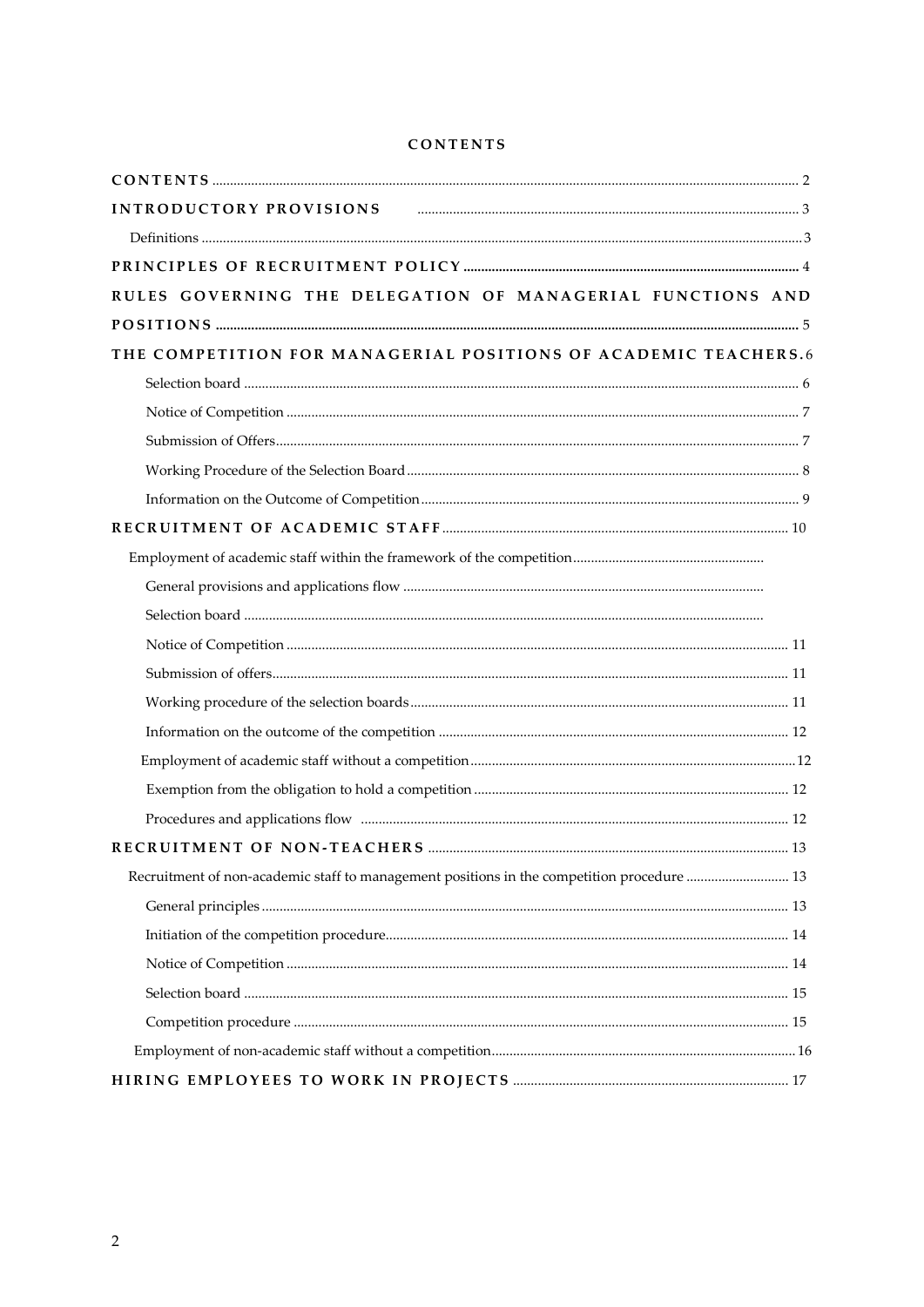## **INTRODUCTORY PROVISIONS**

- 1. The aim of the WUM's Employee Recruitment Policy is to create open, effective and transparent recruitment procedures which will provide support to candidates and, in the case of recruitment for academic positions, are internationally comparable and adapted to the type of position offered.
- 2. The Medical University of Warsaw:
	- 1) recognises employees, and in particular those who have opted for a scientific career, as professionals and ensures that they are treated in this way from the start of their career,
	- 2) does not discriminate against candidates for employment or employees, based on any grounds such as sex, age, ethnic, national or social origin, religion or belief, sexual orientation, language, disability, political opinions and social or material status,
	- 3) aims to ensure the gender balance of staff, including tutors and managers, without lowering quality and qualification criteria,

<span id="page-2-0"></span>4)in order to provide equal treatment, seeks to maintain a gender balance in selection boards.

## **\_\_\_\_\_\_\_\_\_\_\_\_\_\_\_\_\_\_\_\_\_\_\_\_\_\_\_\_\_\_\_\_\_\_\_\_\_\_\_\_\_\_\_ DEFINITIONS \_\_\_\_\_\_\_\_\_\_\_\_\_\_\_\_\_\_\_\_\_\_\_\_\_\_\_\_\_\_\_\_\_\_\_\_\_\_\_**

#### **§1.**

- 1. WUM, University The Medical University of Warsaw;
- 2. Employer WUM represented by the Rector or the Vice-Rector for Personal and Organizational Affairs acting based on and within the scope of a written power of attorney granted by the Chancellor;
- 3. Employee a person employed at the University based on an employment contract, a letter of designation or appointment;
- 4. Academic teacher a person employed in teaching, research and teaching or research position;
- 5. Non-academic employee a person employed in a group of administrative, engineering, scientific-technical, library and scientific information or service staff;
- 6. Selection Board (Board) the group of people appointed to select a candidate for the vacant post;
- 7. Recruitment a procedure to recruit an employee;
- 8. Recruitment announcement an advertisement announcing recruitment for the vacant position;
- 9. Notice of Competition recruitment announcement within the framework of the competition;
- 10. The closing date of the competition or the closing date of recruitment the date on which the Rector decides to recruit a candidate, to cancel the competition or to close the competition procedure with unfinished recruitment;
- 11. Recruitment Policy the Recruitment Policy of the Medical University of Warsaw;
- 12. Statute the Statute of the Medical University of Warsaw;
- 13. Act Act of 20 July 2018 *Law on Higher Education and Science* (Journal of Laws 2018, item 1668, as amended).

## **PRINCIPLES OF RECRUITMENT POLICY**

## **§2.**

1. 1. The WUM's employees recruitment procedure, especially in the case of the recruitment of researchers,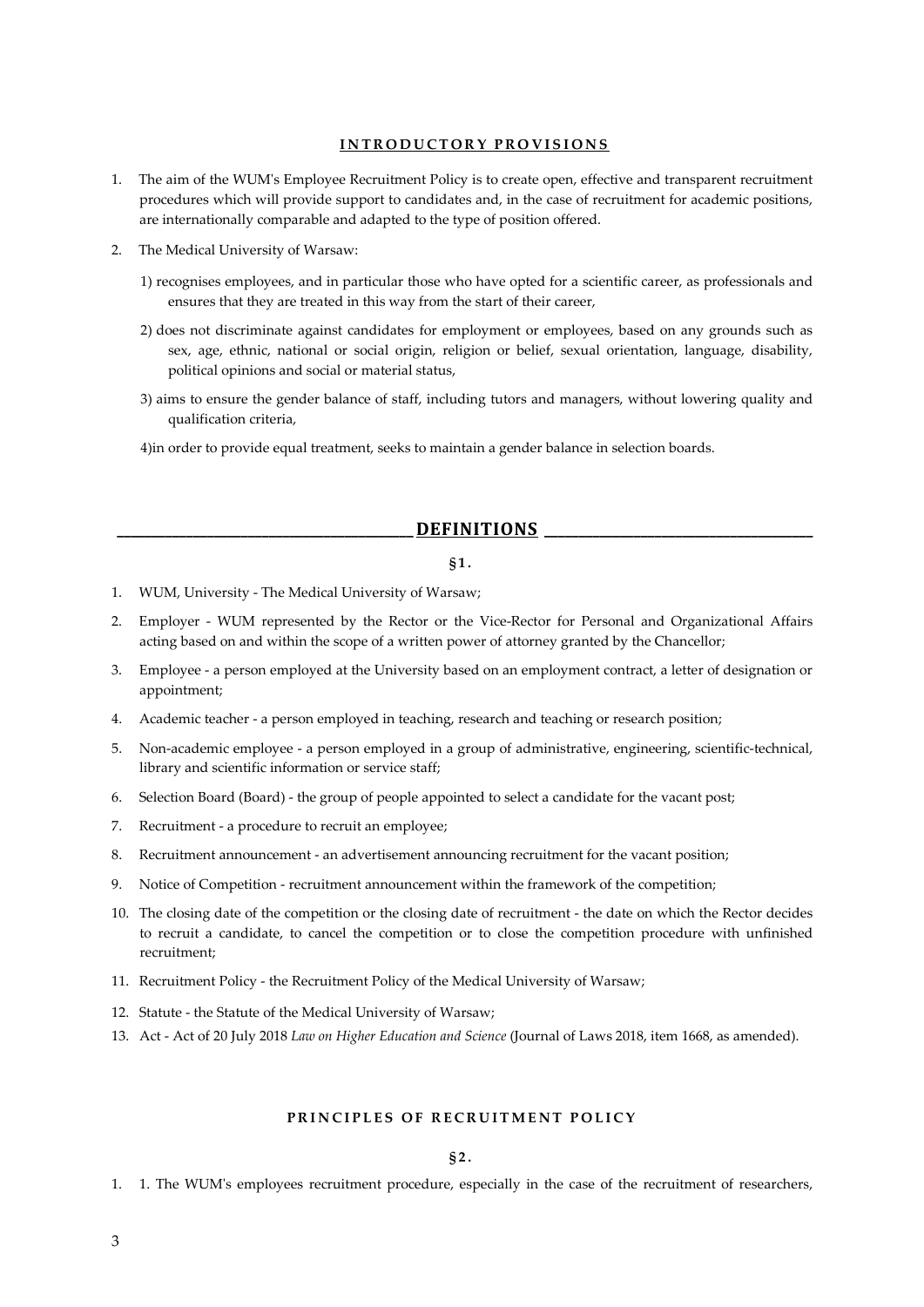follows international standards set by The European Charter for Researchers and The Code of Conduct for the Recruitment Recruitment of Researchers.

- 2. The recruitment policy sets out standards for hiring employees, taking into account people at the initial stage of their careers and people returning to work and to research careers.
- 3. Recruitment should be open, transparent and efficient, with the support of given to applicants and tailored to the type of the post offered.
- 4. Candidates should be informed in advance about the recruitment process and selection criteria, the number of available positions and career prospects.
- 5. The recruitment announcement should contain an accurate description of the knowledge and qualifications required and should not include unnecessary or excessive qualification requirements.
- 6. The basic qualification requirements for persons employed in the positions of academic staff are defined in Section VIII of the Statutes of the WUM, whereas for non-academic staff - in Annex No. 1 to the Recruitment Policy.
- 7. The scope of time between the publication of the notice and the submission of offers should allow candidates to submit an offer.
- 8. Whenever possible, a wide range of assessment measures of candidates' compliance with the criteria should be used, such as face-to-face interviews.
- 9. The whole range of experience of the candidates should be taken into account when assessing applications. In addition to the assessment of their overall potential as researchers, their creativity and level of independence should also be taken into account. The evaluation of professional experience should be carried out in both qualitative and quantitative terms, focusing not only on the number of publications but also on the results achieved during a diversified career. As a result, the importance of bibliometric indicators should be appropriately balanced with a broader range of evaluation criteria, e.g. teaching, research care, teamwork, knowledge transfer, research management, innovation and public awareness activities. For candidates with experience in the industry, particular attention should be paid to their contribution to patents, reports or inventions.
- 10. Career breaks or variations in the chronological order of the curriculum vitae should not be criticised, but seen as a career evolution and consequently as a potentially valuable contribution to the professional development of researchers following a multidimensional career path. Therefore, candidates should be allowed to submit evidence-based CVs, which reflect a representative range of achievements and qualifications relevant to the job application.
- 11. Any mobility experience, e.g. staying outside Poland, in another region or another scientific environment, working in the public or private sector, the change of the area of interest or sector during a scientific career, or virtual mobility experience should be seen as a valuable contribution to the professional development of a researcher.
- 12. The required level of qualification should correspond to the needs of the job and should not create an unjustified barrier to entry. The assessment of qualifications should focus on the candidate's performance and not on the opinion he or she has gained in the institution where he or she obtained those qualifications. Since professional qualifications can be achieved at an early stage of a long research career, lifelong professional development should be taken into account.
- 13. The process of recruiting PhD staff should take into account the period of previous research work in other institutions and assess the potential for scientific career development in the context of the long-term development perspective.
- 14. After the completion of the recruitment process, candidates should be informed about the strengths and weaknesses of their application.
- 15. The Members of the Board should:
	- 1) have WUM's authorisation to process personal data, following the WUM's Rector's order on the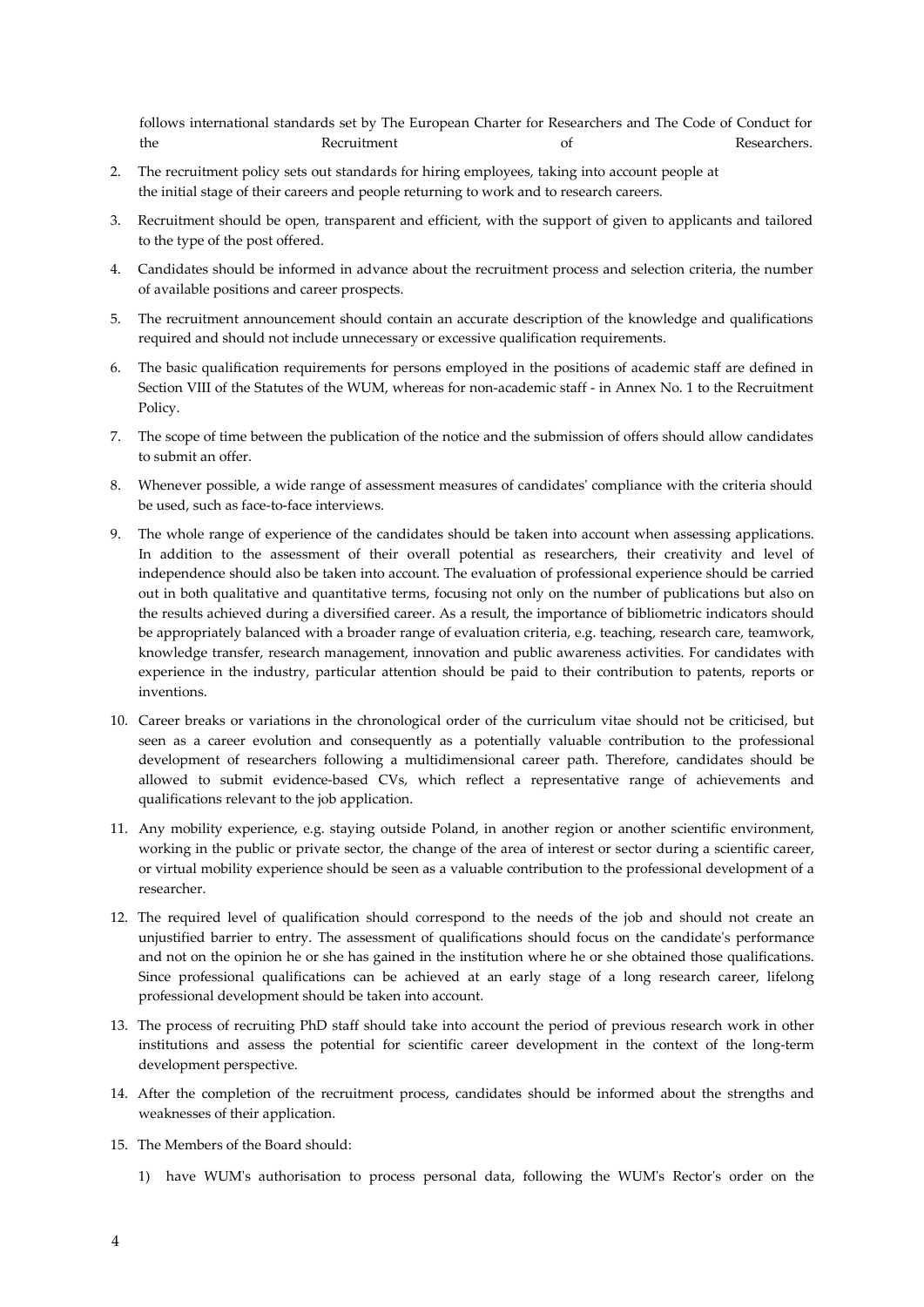protection of personal data processed at WUM,

- 2) be trained in personal data protection, recruitment policy and the requirements set in the Code of Conduct for the Recruitment of Researchers,
- 3) have diverse experience and qualifications, have an appropriate gender balance, come from other countries where possible and have relevant experience to evaluate candidates.
- 16. The Members of the Board and all persons participating in the recruitment procedures are required to comply with the principles set out in the Recruitment Policy and, in connection with access to personal data, to comply with the rules on the protection of personal data, confidentiality and non-disclosure of information acquired in connection with the operations of the Board.
- 17. The administrative support to the recruitment is provided by the Head of the Recruitment, Training and Assessment Section.

## **RULES GOVERNING THE DELEGATION OF MANAGERIAL FUNCTIONS AND POSITIONS**

## **§3.**

The types of managerial positions at the University and the rules of entrusting managerial functions and positions in the form of appointment or employment of persons are specified in the Statute, including the following rules:

- 1) the appointment of Vice-Rectors is defined in § 12 sections 9-10 of the Statute,
- 2) the appointment of the Chairpersons of the Scientific Discipline Boards and their deputies is set out in § 63, sections 1-2 of the Statute,
- 3) the appointment of Deans and Prodeans is defined in § 93 and § 97 of the Statute,
- 4) the employment or appointment of the Director of the Doctoral School is defined in § 107 of the Statute, taking into account the detailed rules set out in § 4-9 of the Recruitment Policy
- 5) The recruitment or appointment of the Director of the Centre for Postgraduate Education, also within the framework of the competition procedure referred to in § 4-9 of the Recruitment Policy, is specified in § 110 of the Statute,
- 6) hiring managers of scientific, scientific and educational units is defined in § 80 sections 1-3 and § 135-145 of the Statute, taking into account the detailed rules set out in § 4-9 of the Recruitment Policy,
- 7) the employment of the Director of the University Library is defined in § 127 of the Statute, taking into account the principles set out in the Recruitment Policy,
- 8) the employment of the Chancellor and Deputy Chancellors is defined in § 115 and § 119 of the Statute, taking into account the rules set out in the Recruitment Policy,
- 9) the employment of the Quaestor and the Deputy Quaestors is defined in § 117 and § 119 of the Statutes, taking into account the rules set out in the Recruitment Policy,
- 10) the recruitment policy determines the employment of directors and managers of other organisational units, including administrative units, is determined by the Recruitment Policy.

## **THE COMPETITION FOR MANAGERIAL POSITIONS OF ACADEMIC TEACHERS**

**§4.**

1. The Competition is announced and conducted by the Rector or the Vice-Rector for Personal and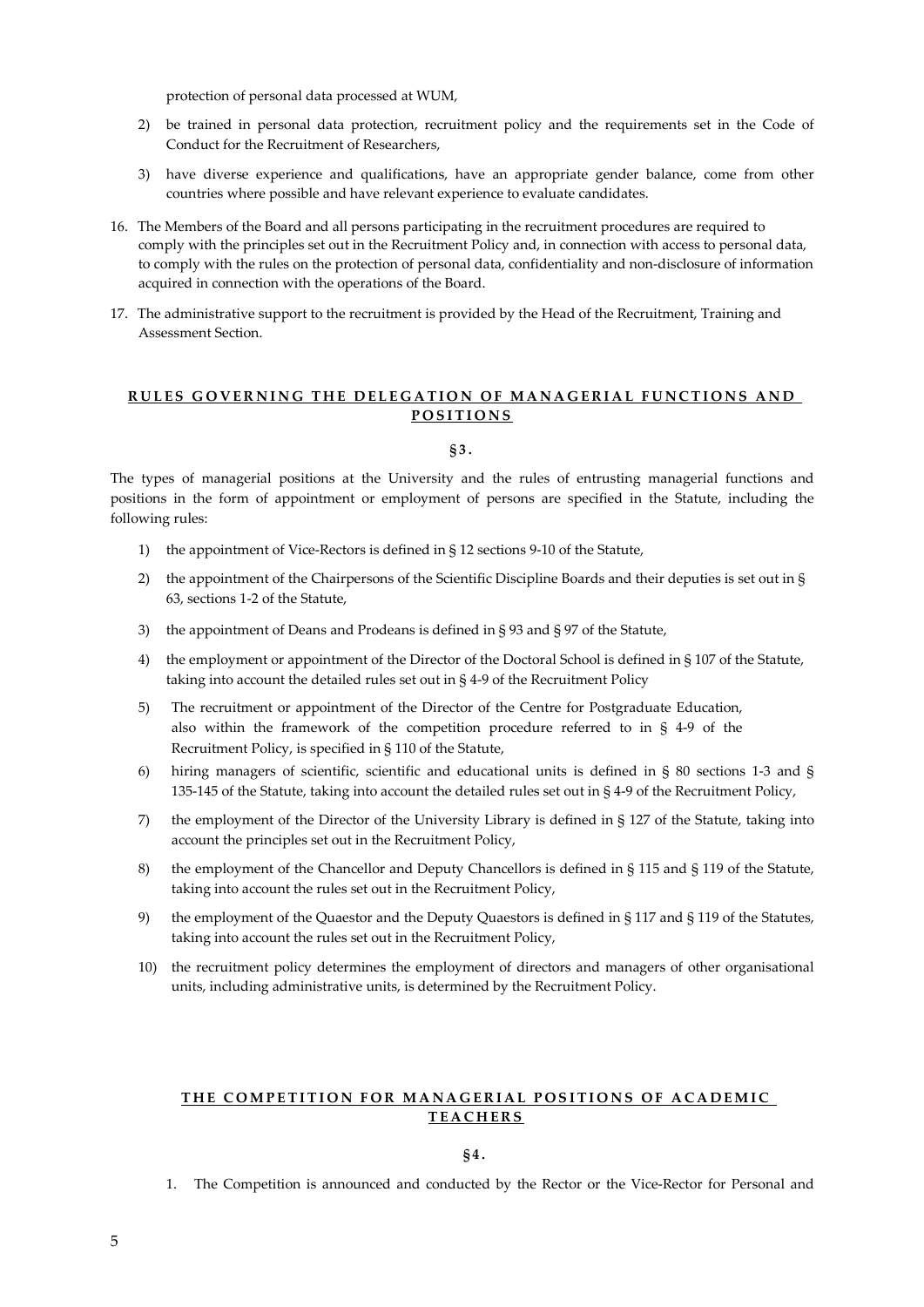Organizational Affairs - the Chairman of the Selection Board acting based on a written power of attorney of the Rector

- 2. The Rector may grant a written power of attorney to perform the tasks of the Vice-Rector for Personnel and Organisational Affairs, the Chairman of the Selection Board, to another member of the Board.
- 3. The Human Resources Department shall draw up, by the end of January, a list of the managerial positions for which a contract ends in a given calendar year.
- 4. Eligibility requirements for the position of a head of a scientific, research or teaching unit shall be determined by the appropriate Dean or Vice-Rector, following the organisational subordination of that unit, in agreement with the appropriate Chairman of the Scientific Discipline Council, by the end of February.

**§5.**

The competition procedure shall include:

- 1) the appointment of the Selection Board,
- 2) drafting and publication of the notice of competition,
- 3) 3)processing and evaluation of the applications,
- 4) 4)providing the Rector with a recommendation on the selection of a candidate or a request for annulment of the competition.

## SELECTION BOARD

**§6.**

- 1. The Selection Board is appointed by the Rector, with:
	- 1) the permanent members of the Board referred to in § 138 sections 1-2 of the Articles of Association appointed by order,
	- 2) 2) the non-permanent members of the Board referred to in § 138 Section 3 points a-b of the Articles of Association selected by approving the request of the Dean and the Chairman of the Scientific Discipline Board indicating the members,
- 1. A person who is to be the direct superior of the hired employee and the head of the relevant healthcare institution or his representative shall be a member of the Board according to §138(3c) of the Statute.
- 2. The members of the Selection Board may not be persons who:
	- 1) apply for the position announced in the competition,
	- 2) share a common household with a candidate for the competition or have a relationship of affinity, affinity to the second degree or are in a relation of adoption, custody or guardianship,
	- 3) have a legal or factual relationship with the candidate such that their impartiality may be reasonably doubted,
	- 4) shall resign from their previous positions, in the case of managers and directors of organisational units of the University.
- 4. If the circumstances referred to in paragraph 3 are disclosed after the Board has been appointed, the Chairman of the Board shall request the Rector to amend the list of members.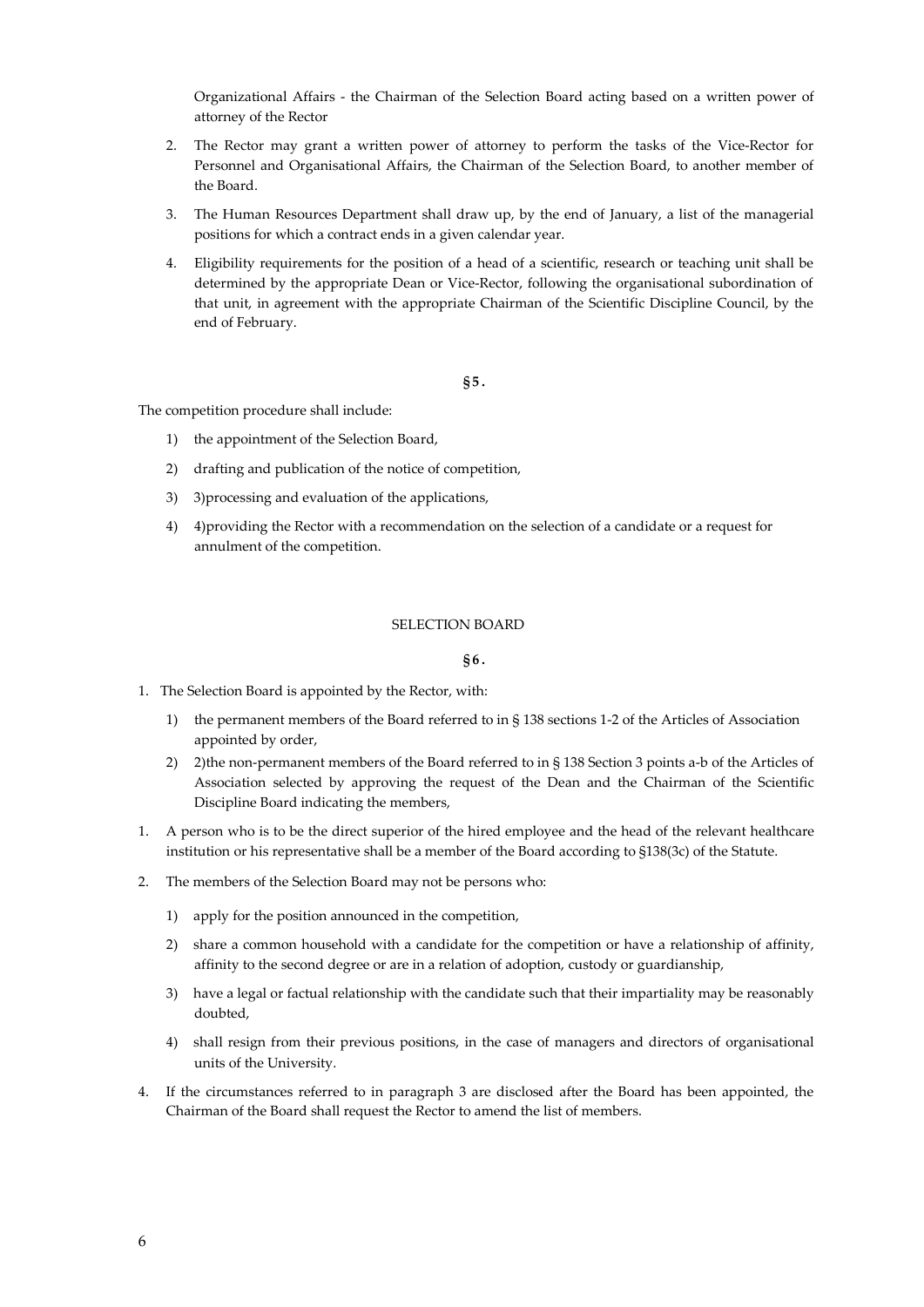## NOTICE OF COMPETITION

#### **§7.**

- 1. The announcement, prepared by the Section for Recruitment, Training and Assessment of Employees, under the rules specified in § 140 of the Statute and the sample constituting Annex No. 2 to the Recruitment Policy, is approved by the Rector or the Chairman of the Selection Board – Vice-Rector for Personnel and Organisational Affairs.
- 2. The Secretary of the Board a member of the Staff Recruitment, Training and Assessment Section publishes the notice on these websites (at least):
	- 1) BIP (Public Information Bulletin) of the University through the Information and Promotion Office,
	- 2) The Ministry of Science and Higher Education and the Ministry of Health,
	- 3) The European portal for mobile researchers (Euraxess), also in English.
- 3. The time limit for the submission of offers by candidates may not be less than 30 days from the publishment of an announcement.

#### SUBMISSION OF OFFERS

## **§8.**

- 1. Offers may be submitted either on paper or in electronic form, to the address and by the deadline specified in the notice.
- 2. All documents required in the notice of competition must be translated into Polish. The Selection Board may, in the event of reasonable doubt as to the quality of the translation, require the submission of documents translated by a sworn translator.
- 3. Only offers received by the deadline specified in the notice are admitted to the competition, where offers received by 3 p.m. on the date indicated in the notice are considered to have been submitted on time.
- 4. The Secretary of the Board shall register the competition offers.

## THE WORKING PROCEDURE OF THE

## SELECTION BOARD

## **§9.**

- 1. The work of the Board shall be organised and chaired by the Chairman of the Board.
- 2. The Secretary shall, on behalf of the Chairman, organise meetings of the Board and provide materials for the work of the Board.
- 3. Invitations to a Selection Board meeting shall be sent electronically at least 7 days before the date of the meeting.
- 4. A meeting of the Board may be held if at least half of the members of the Board referred to in § 6, including the Chairman of the Board, attend.
- 5. At the meeting of the Board, the Secretary shall present all the offers submitted, together with information on the completeness of the required documents.
- 6. Each member of the Board, after being acquainted with the submitted offers is obliged to withdraw from the work of the Board in the situations specified in § 6 paragraph 3 of the Recruitment Policy.
- 7. The Secretary shall be responsible for the receipt of statements from members during the meeting of the Board stating that no circumstances referred to in § 6 Section 3 of the Recruitment Policy exist. A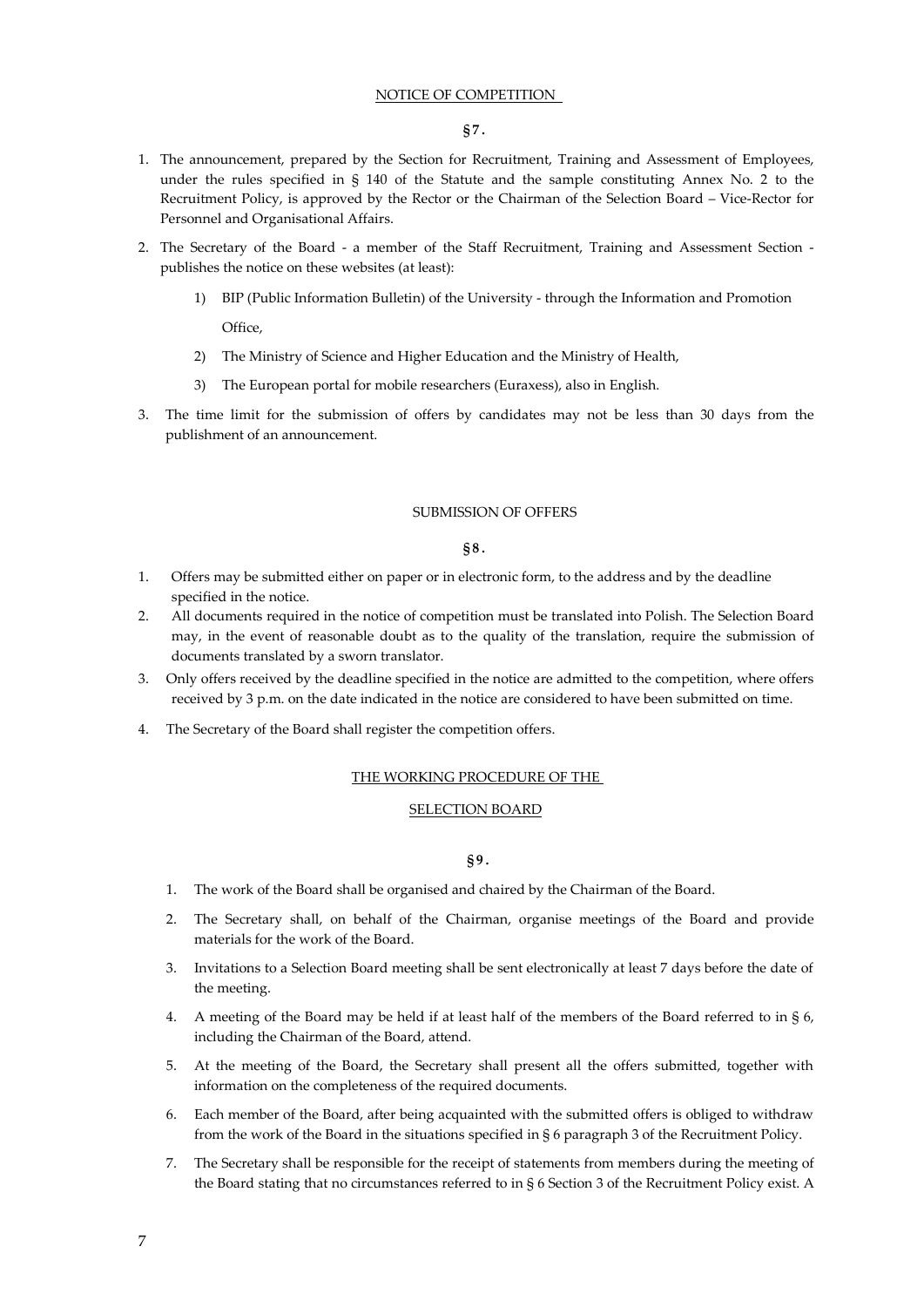sample statement is set out in Annex No. 3 to the Recruitment Policy.

- 8. The tasks of the Board shall include:
	- 1) checking the deadline for receipt of offers. Offers submitted after the deadline shall be rejected;
	- 2) checking submitted offers. Offers which do not contain a set of required documents shall be rejected;
	- 3) checking that individual candidates meet the competition requirements. Offers from candidates who do not meet the competition requirements are rejected;
	- 4) determining the number of offers meeting the competition requirements and allowed to participate in the further part of the competition procedure;
	- 5) conducting interviews with candidates whose applications have not been rejected;
	- 6) selecting candidates for the posts included in the competition, by secret ballot.
- 9. Offers rejected (including those submitted electronically) are destroyed 12 months after the closing date of the competition. The Secretary of the Board is responsible for the destruction of rejected offers.
- 10. Candidates are invited for interviews at least 5 days in advance. Interviews may be conducted using electronic means of communication.
- 11. Each member of the Board shall have one vote, except for the Secretary of the Board.
- 12. Voting shall be carried out on identical ballot papers, containing at least: identification of the post to be filled and the names of the candidates who meet the competition requirements and whose offers were not rejected, in alpahetical order.
- 13. The vote shall be taken by leaving the name of the elected candidate and deleting the names of remaining candidates.
- 14. A vote shall be invalid if the name of more than one candidate is left unchecked. Invalid votes are not taken into account.
- 15. The results of the Board's votes shall be calculated by a Returning Committee of at least two members appointed by the Chairman of the Board.
- 16. The card on which all the names have been crossed out is valid and is treated as a rejection of all applications.
- 17. Electronic voting is allowed.
- 18. If the Selection Board rejects all applications in the competition, it shall close the procedure.
- 19. The candidate with the highest number of votes wins the competition. If two or more candidates have obtained an equal number of votes, the vote shall be repeated.
- 20. If only one candidate is participating in the vote, that candidate shall receive a favourable opinion from the Board if he gets a simple majority of votes.
- 21. If a candidate is not selected, the Board considers that the competition has not resulted in the selection of the candidate.
- 22. The Returning Committee shall draw up a report on the results of the vote.
- 23. The Secretary of the Board shall draw up the minutes of the competition procedure and the ranking list of candidates, approved by the Chairman of the Board.
- 24. The Chairman of the Board shall present to the Rector the ranking list of candidates (according to the number of votes received), the minutes of the proceedings and the Board's recommendation on the selection of a candidate or a motion for annulment of the competition.
- 25. The Rector shall decide to appoint or employ the candidate of his choice or, in justified cases, to cancel the competition.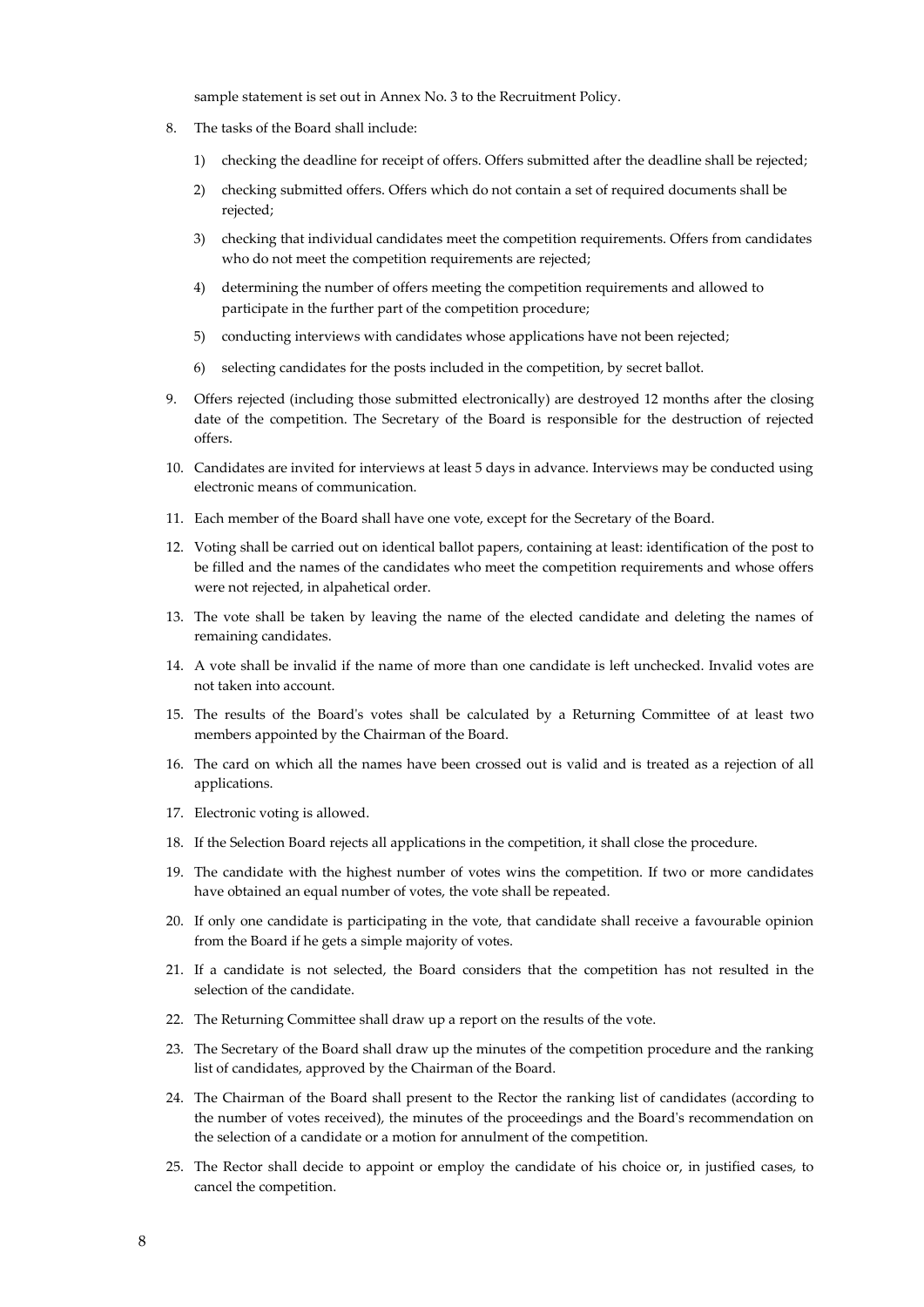26. Concerning the position of the head of the unit – the doctor managing the unit, the Rector gives a recommendation to the head of the relevant healthcare institution to employ a candidate for the position of a doctor managing the unit.

## REPORTING ON THE OUTCOME OF THE COMPETITION

## **§10.**

- 1. After the Rector's decision to hire a candidate, the Secretary shall publish information about the outcome of the competition on the BIP WUM website, the website of the Ministry of Science and Higher Education and the Ministry of Health, and shall provide individual information about the outcome of the competition to each of the candidates, giving the reasons for not selecting his or her offer.
- 2. The Secretary will forward the selected candidate's application to the Human Resources Department.
- 3. Documents submitted or sent by candidates participating in the competition will not be returned to candidates unless they are requested.
- 4. Competition documentation, including minutes of Board meetings and statements of Board members, are kept for 3 years in the Recruitment, Training and Evaluation Section of employees and then archived.
- 5. Offers not selected in a competition shall be destroyed by the Secretary of the Board after 12 months from the closing date of the competition unless a candidate requests in writing that his documents are to be destroyed at the earlier date.

## **RECRUITMENT OF ACADEMIC STAFF**

## **EMPLOYMENT OF ACADEMIC STAFF WITHIN THE FRAMEWORK OF THE COMPETITION**

## GENERAL PROVISIONS AND APPLICATIONS FLOW

#### **§11.**

- 1. The first employment relationship with an academic teacher at WUM is established after an open competition, except for the situations listed in § 18.
- 2. The Competition is announced and conducted by the Rector or acting based on a written power of attorney of the Rector – Vice-Rector for Personal and Organizational Affairs, at the request of the Head of the organisational unit, subject to § 4 section 2.
- 3. The application must be accompanied by a list of eligibility requirements for the post in the competition.
- 4. Applications must be submitted to the Deputy Rector for Personnel and Organisational Affairs within the following deadlines: 1,
	- 1) until the end of June to employ the person from 1 October,
	- 2) until the end of November to employ the person from 1 March.
- 5. The flow of applications:
	- 1) Human Resources Department to compile information about the vacancy, available resources, unit's salary, human resources data,
	- 2) The Chairman of the competent Scientific Discipline Board to give an opinion and verify the qualification requirements - for research and teaching and research positions,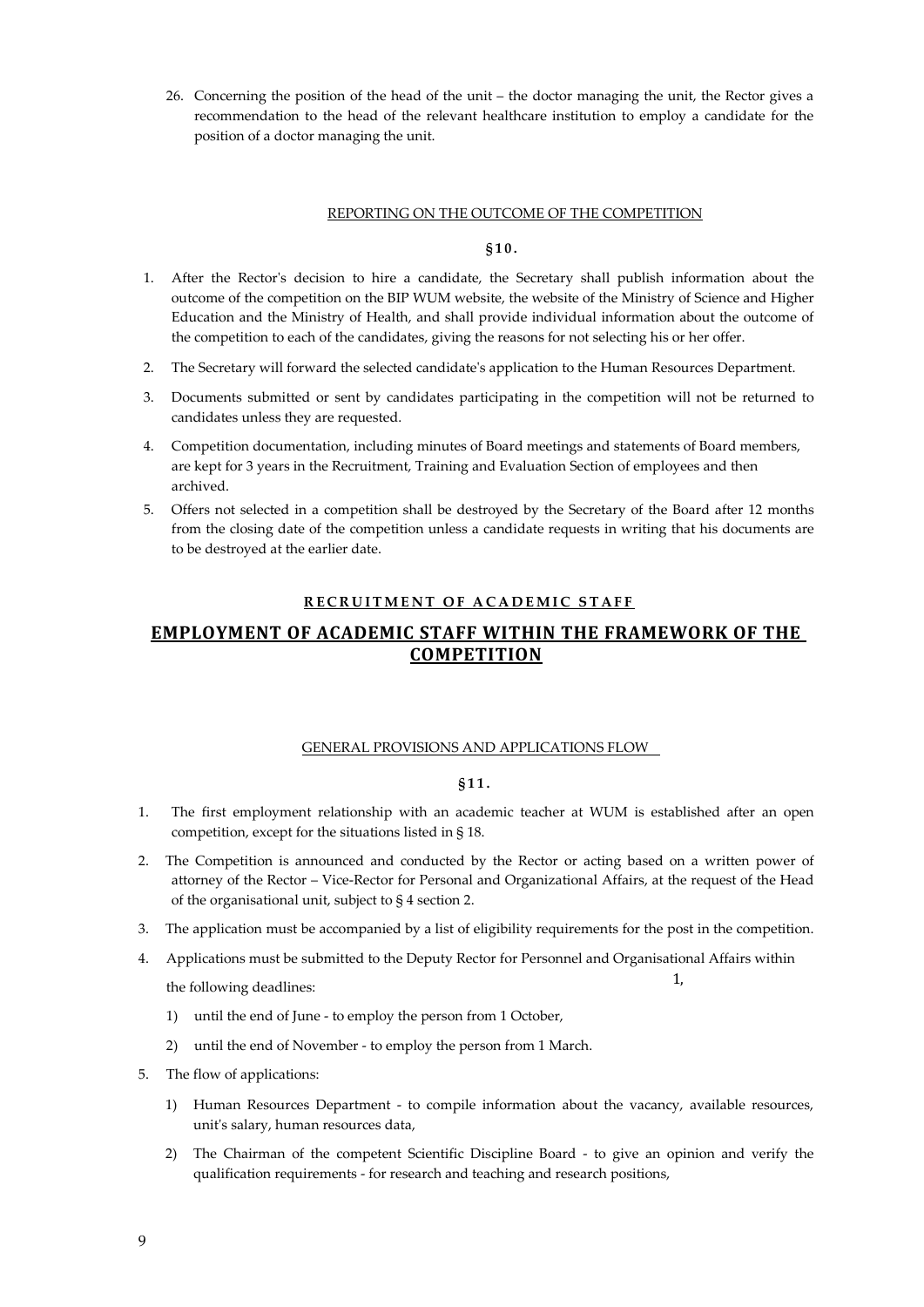- 3) the competent Dean or Vice-Rector in accordance with the organisational subordination of the unit all positions - to give an opinion and verify the qualification requirements,
- 4) Recruitment, Training and Assessment Section to prepare and publish a recruitment announcement,
- 5) The Chairman of the Competition Committee Vice-Rector for Personnel and Organisational Affairs - to conduct the competition and prepare recommendations concerning the employment of the selected candidate or to annul the competition,
- 6) The Rector to decide on hiring a candidate,
- 7) Human Resources Department to implement a recruitment decision.

## **§12.**

The competition procedure shall include:

- 1) the appointment of the Selection Board,
- 2) drafting and publication of the Notice of Competition,
- 3) processing and evaluation of the applications,
- 4) providing the Rector with a recommendation on the selection of a candidate or a request for annulment of the competition.

## SELECTION BOARD

## **§13.**

- 1. The Selection Board is appointed by the Rector with:
	- 1) the permanent members of the Board referred to in § 176 Section 2 point 1 of the Articles of Association by order,
	- 2) the non-permanent members of the Board referred to in § 176 Section 2 Item 2 of the Statutes approved through accepting the request of the Dean and the Chairman of the Scientific Discipline Board who indicated the members.
- 2. A person who is to be the direct superior of an employed person shall be a member of the Board pursuant to § 176(2)(c) of the Statute.
- 3. The members of the Selection Board cannot be persons who have a relationship with a person applying for employment referred to in art. 118 of the Act, i.e. running a joint household or having a relationship of kinship, affinity to the second degree or adoption, custody or guardianship.

## NOTICE OF COMPETITION § 14.

The rules of publication of advertisements are specified in § 7.

## SUBMISSION OF OFFERS § 15

The rules of submitting offers are specified in § 8.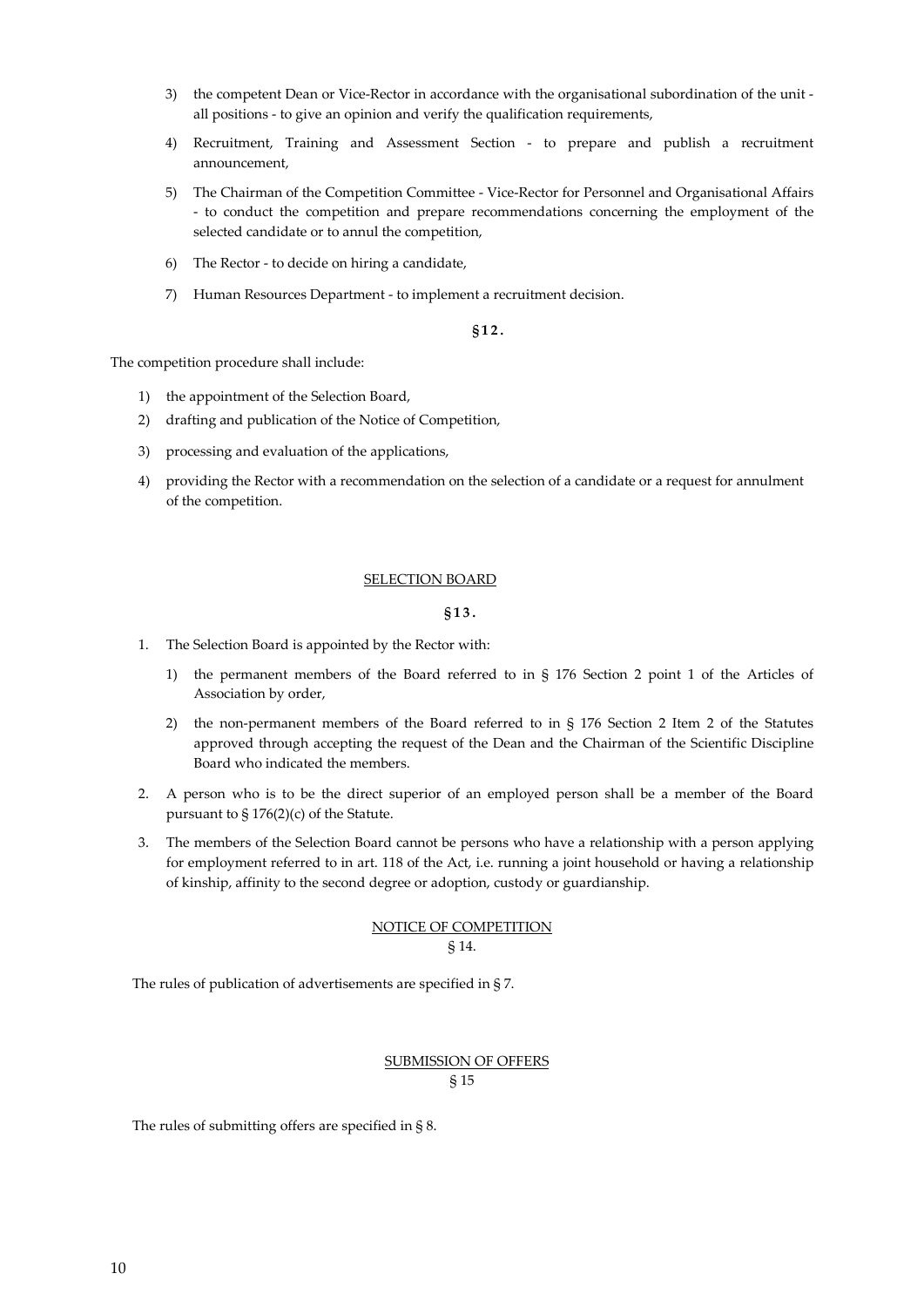## WORKING PROCEDURES FOR SELECTION BOARDS

## **§16.**

- 1. The mode of work of the Selection Board is specified in § 9, subject to paragraph 2.
- 2. The candidate with the highest number of votes wins the competition. Where two or more candidates have obtained an equal number of votes, the opinion of the head of the unit where the post is located shall prevail.
- 3. The Chairman of the Board shall submit to the Rector a recommendation of the Board on the selection of a candidate or a request for annulment of the competition.

## REPORTING ON THE OUTCOME OF THE COMPETITION

## **§17.**

The rules of informing about the result of the competition are specified in § 10.

## **HIRING ACADEMIC STAFF WITHOUT A COMPETITION**

## EXEMPTION FROM THE OBLIGATION TO HOLD A COMPETITION

#### **§18.**

The competition is not conducted if an academic teacher:

- 1) is employed for a fixed period not exceeding 3 months
- 2) is employed for no more than half-time,
- 3) is employed under a replacement contract,
- 4) is sent to work in a higher education institution on the basis of an agreement concluded with a foreign academic institution,
- 5) id a beneficiary of an undertaking, programme or competition announced by NAWA, NCBiR, NCN or international competition for a research project,
- 6) is employed for the duration of the research or teaching project funded from the budget of the European Union or by another grant-awarding body,
- 7) is employed based on another contract of employment, if the first contract of employment was established as a result of the competition,
- 8) is employed for an indefinite period of time-based on another employment contract, provided that the academic staff member obtains a positive assessment referred to in § 180 of the Statute in a situation where the first employment relationship was established without competition.

## PROCEDURES AND APPLICATIONS FLOW **§19.**

- 1. Candidates for employment are proposed by the heads of research and teaching units, in the form of a written application submitted to the Vice-Rector for Personnel and Organizational Affairs.
- 2. The application should include:
	- 1) the candidate's curriculum vitae and documents confirming his/her education and research and teaching achievements,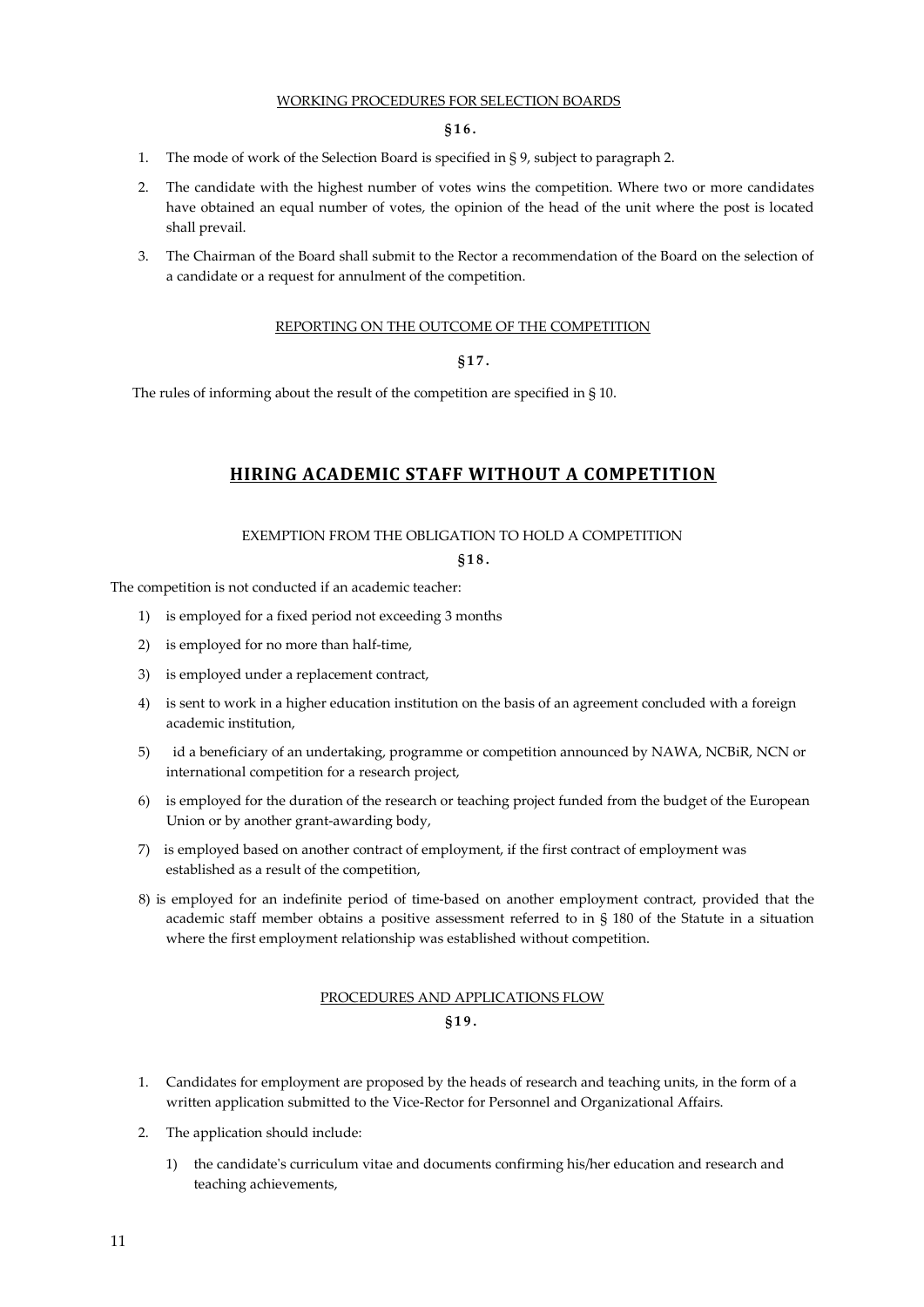- 2) the list of eligibility requirements for the post to be filled in the competition in the absence of a candidate for recruitment.
- 3. The circulation of applications:
	- 1) Human Resources to compile information on the vacancy, available resources, unit's salary, candidate's human resources data,
	- 2) the Chairman of the competent Scientific Discipline Board, to give an opinion on the need for, candidate or requirements for the post, for research and teaching and research posts,
	- 3) the competent Dean or Vice-Rector in accordance with the organisational subordination of the unit all posts - to give an opinion on the need for employment, candidate or requirements for the post,
	- 4) Vice-Rector for Personnel and Organization Affairs to decide on hiring a candidate,
	- 5) Human Resources Department to implement the employment decision, including informing the candidate about the rules of personal data processing at the University.
- 4. In the absence of a candidate for employment, the Vice-Rector for Personnel and Organisational Affairs directs an application to the Recruitment, Training and Evaluation of Employees Section to prepare and publish a recruitment announcement.
- 5. The provisions of this Recruitment Policy, specified in § 7 and § 8, sections 1, 2 and 4, shall apply accordingly to the recruitment of teachers outside the competition.
- 6. All submitted offers are forwarded to the Head of the organisational unit which selects a candidate for employment meeting the conditions specified in the announcement and the opinions of the Chairperson of the Scientific Discipline Board and the Dean/Rector, and then submits the file of a selected candidate to the Vice-Rector for Personnel and Organisational Affairs to decide on employment.
- 7. The advertisement and offers of candidates not selected in the recruitment shall be destroyed by the Head of the Recruitment, Training and Evaluation Section 12 months after the end of the recruitment process unless the candidate requests in writing to destroy their documents earlier.

## **RECRUITMENT OF NON - TEACHERS**

## **RECRUITMENT OF NON-ACADEMIC STAFF TO MANAGEMENT POSITIONS IN THE COMPETITION PROCEDURE**

## GENERAL PRINCIPLES

## **§20.**

- 1. The employment of non-academic staff for the following positions require a competition:
	- 1) The Chancellor and Deputy Chancellors,
	- 2) The Quaestor and Deputy Quaestors,
	- 3) Directors of Divisions, Centers and Units, including the Library Director, the Director of the Museum of the History of Medicine and others.
- 2. Unless the Rector decides otherwise, it is not required to carry out a competition: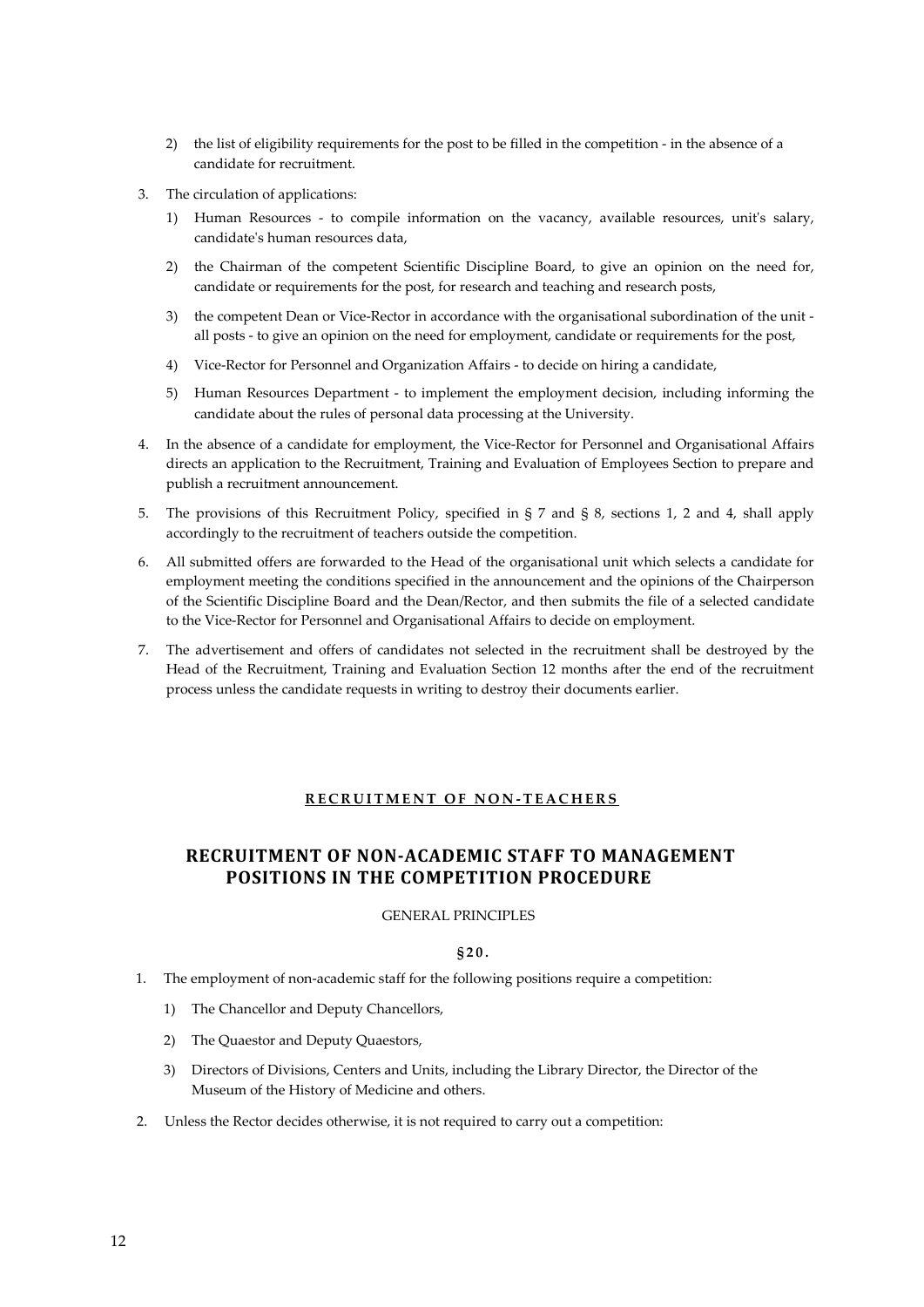- 1) in case of the continuation of employment in the same post, under another interim contract,
- 2) in case of employing the person performing the duties until the person selected by the competition.
- 3) in case of fixed-term employment to replace a worker during his excused absence,
- 4) in case of promotion of a member of staff to a management position, as referred to in paragraph 1.
- 3. The minimum qualification requirements for posts of non-academic staff shall be laid down in Annex No. 1 to the Recruitment Policy.

## INITIATION OF THE COMPETITION PROCEDURE

## **§21.**

- 1. The competition shall be conducted accordingly:
	- 1) the Rector or the Vice-Rector for Personnel and Organisational Affairs appointed by the Rector in case of employing a person in the position of the Chancellor and his deputies, the Quaestor and his deputies,
	- 2) the Rector or the competent Vice-Rector authorised by the Rector in case of employing the Director of subordinate units.
- 2. The Recruitment, Training and Assessment Section prepares the competition procedure, by submitting for approval to the competent person mentioned in paragraph 1 an application containing the proposal of:
	- 1) the requirements imposed on candidates, following the legal provisions applicable to the post in question and Annex No. 1 to the Recruitment Policy, after agreeing that with the applicant's immediate superior for the post in question,
	- 2) the required documents,
	- 3) the place of publication of the notice,
	- 4) the method and time limit for submitting an offer.
- 3. Based on the approved application, the Recruitment, Training and Evaluation Section of the Employees prepares and sends for publication a Notice of Competition.

## NOTICE OF COMPETITION

## **§22**

- 1. The announcement shall be placed on the University's website and in the place specified in the approved application, in particular:
	- 1) in the indicated social or internet portal, daily or specialist press,
	- 2) in the competent institution, professional or local authority organisation (on a website or in a place designated for such advertisements).
- 2. The time limit for candidates to submit their documents cannot be less than 10 days from the date of publication of the Notice of Competition.
- 3. Offers received by 3 p.m. on the day indicated in the notice, also in electronic form, shall be deemed to have been submitted on time.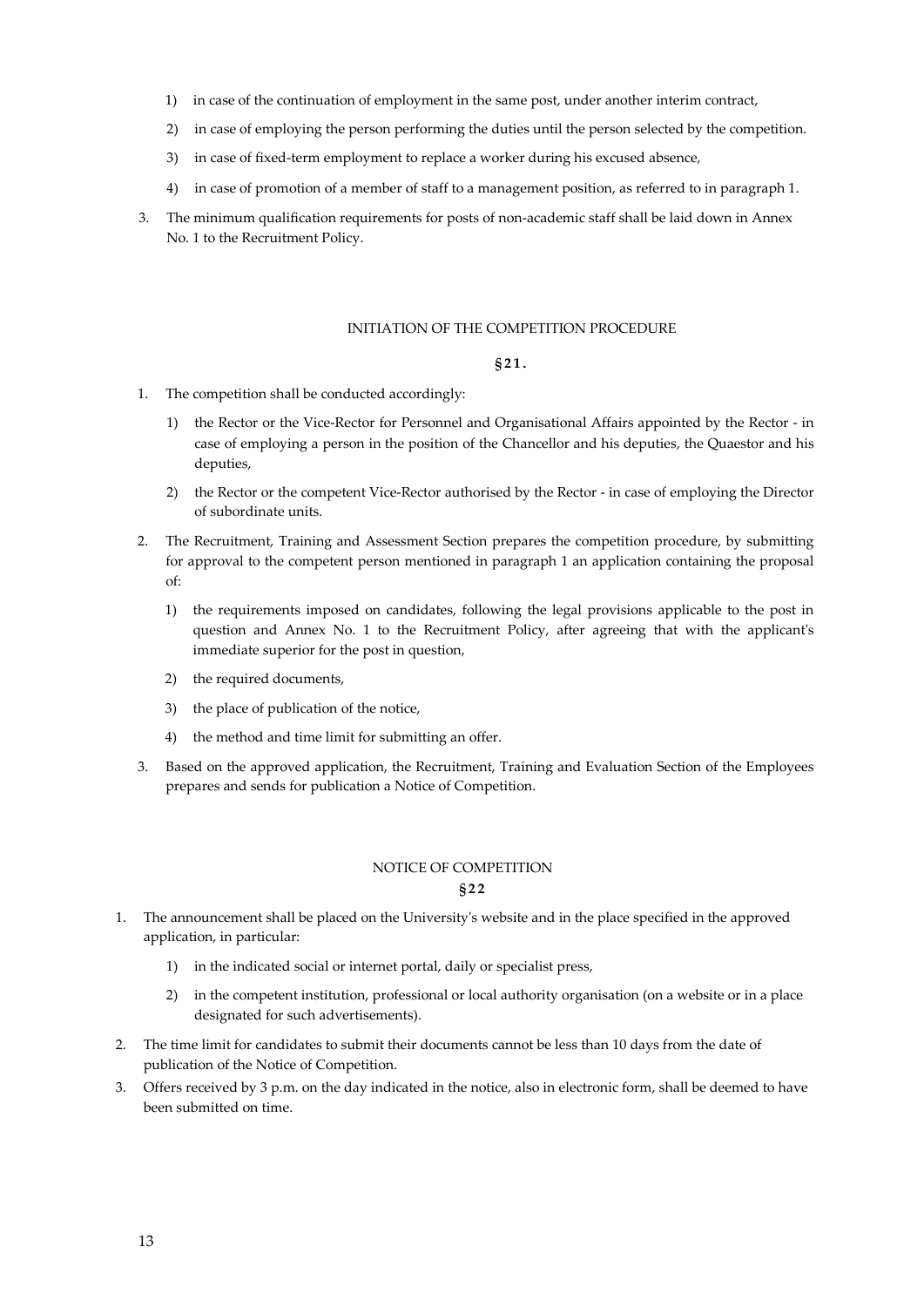## SELECTION BOARD

## **§23.**

- 1. The selection board is appointed by order of the Rector, at the request of a person mentioned in § 21 section 1.
- 2. The members of the Selection Board cannot be persons meeting the conditions referred to in § 6 section 3 .

#### COMPETITION PROCEDURE

## **§24.**

- 1. Competition documents are submitted in the manner provided for in the notice in the electronic form to the following address: [praca@wum.edu.pl](mailto:praca@wum.edu.pl) or paper form at the University Office by the deadline specified in the notice of competition.
- 2. Offers submitted after the deadline shall be rejected.
- 3. Offers of candidates who remain concerning their superior for the position for which the competition is conducted in the relation referred to in § 6 paragraph 3 are rejected.
- 4. The Board's tasks include:
	- 1) checking the offers in terms of meeting the competition requirements,
	- 2) the selection of candidates for the face-to-face interviews,
	- 3) interviewing the candidates,
	- 4) deciding to carry out additional tests to test candidates' skills or knowledge.
- 5. The Secretary of the Board shall prepare a summary of all the offers submitted for the meeting of the Board.
- 6. Candidates are invited for interviews at least 5 days in advance. Interviews may be conducted using electronic means of communication.
- 7. The Board shall take decisions on the election of the candidate by secret ballot by a simple majority of votes in the presence of at least half the members of the Board.
- 8. Each member of the selection board shall have one vote.
- 9. In the event of a tie, the opinion of the Chairman of the Board shall prevail.
- 10. Voting may be conducted in electronic form.
- 11. The proceedings of the Board shall end with the signing of a protocol which describes the competition procedure, signed by the Secretary of the Board and the Chairman of the Board, containing information on:
	- 1) positive recommendation to the selected candidate,

or

- 2) no recommendation for any of the candidates.
- 12. The protocol describing the competition procedure, signed by the Secretary and the Chairman of the Board, is forwarded to the Rector.
- 13. Information about the result of the competition is published on the University's website.
- 14. Documents submitted or sent by candidates participating in the competition will not be returned to candidates unless they are requested.
- 15. Candidates' offers shall be kept in the Human Resources Department for a maximum of 12 months from the closing date of the competition and shall be destroyed.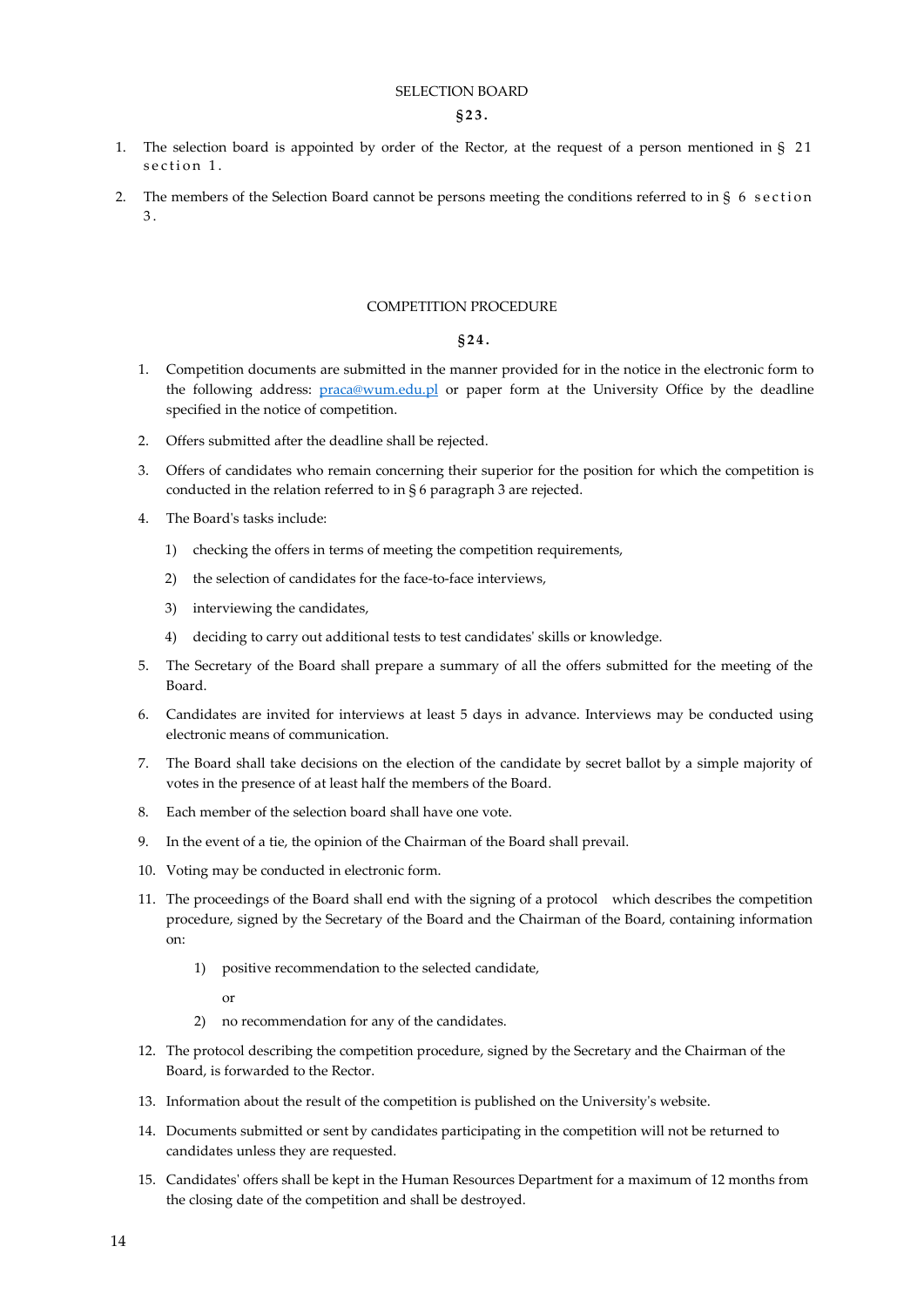## **EMPLOYMENT OF NON-ACADEMIC STAFF WITHOUT A COMPETITION**

## **§25.**

- 1. The employment of non-academic staff in managerial positions not listed in § 20, section 1 and in positions not related to team management shall not require a competitive procedure.
- 2. The direct superior of the post to be filled shall submit a request to the VicE-Rector for Personnel and Organisational Affairs, through the competent Vice-Rector, the competent Dean, the Chancellor, the Quaestor or the Director of the Division/Centre, according to his official subordination, to start recruitment.
- 3. If the post is not provided for in the establishment plan, the application requires the prior consent of the Deputy Rector for Personnel and Organisational Affairs to add the post.
- 4. The Recruitment, Training and Evaluation Section shall draw up a draft recruitment advertisement in agreement with the immediate superior of the post and the person mentioned in paragraph 2.
- 5. The Head of the Recruitment, Training and Assessment Section proposes optimal places for the publication of an advertisement to achieve the highest efficiency of recruitment at an acceptable cost.
- 6. Offers may be submitted both electronically and on paper, in the manner and within the time limits specified in the vacancy notice.
- 7. The Recruitment, Training and Evaluation Section shall pre-select offers taking into account the requirements set out in the recruitment announcement.
- 8. The pre-selection of offers involves examining the formal requirements based on documents and then conducting telephone interviews with the selected candidates to determine, in particular: the profile of the candidates, their competencies and expectations, their job prospects.
- 9. The results of the pre-selection in the form of a report shall be communicated to the immediate superior of the post to be recruited and to the person mentioned in paragraph 2.
- 10. The Head of the Staff Recruitment, Training and Evaluation Section shall agree with the immediate superior for the post to be recruited on a further course of action, which may include in particular:
	- 1) conducting direct interviews,
	- 2) conducting competency tests,
	- 3) collecting and verifying the candidates' documents confirming their education, experience or employment history.
- 11. The Recruitment, Training and Assessment Section supports the recruitment process by checking documents, organising meetings with candidates and participating in interviews, from which reports are prepared.
- 12. The results of the recruitment process, including the opinion on the selection of the successful candidate presented by the Board:
	- 1) a direct superior,
	- 2) an employee of the Recruitment, Training and Assessment Section conducting the recruitment,
	- 3) The Head of Human Resources in terms of financial possibilities and
	- 4) persons mentioned in paragraph 2,

shall be referred to the Deputy Vice-Rector for Personnel and Organisational Affairs for a decision to recruit the successful candidate.

- 13. The documents submitted or sent by candidates participating in the recruitment process are not returned to the candidates, unless the candidate requests their return
- 14. Candidates' offers, including those submitted in electronic form, shall be kept in the Recruitment, Training and Evaluation Section for a period not exceeding 12 months from the date of completion of recruitment, and shall be destroyed.